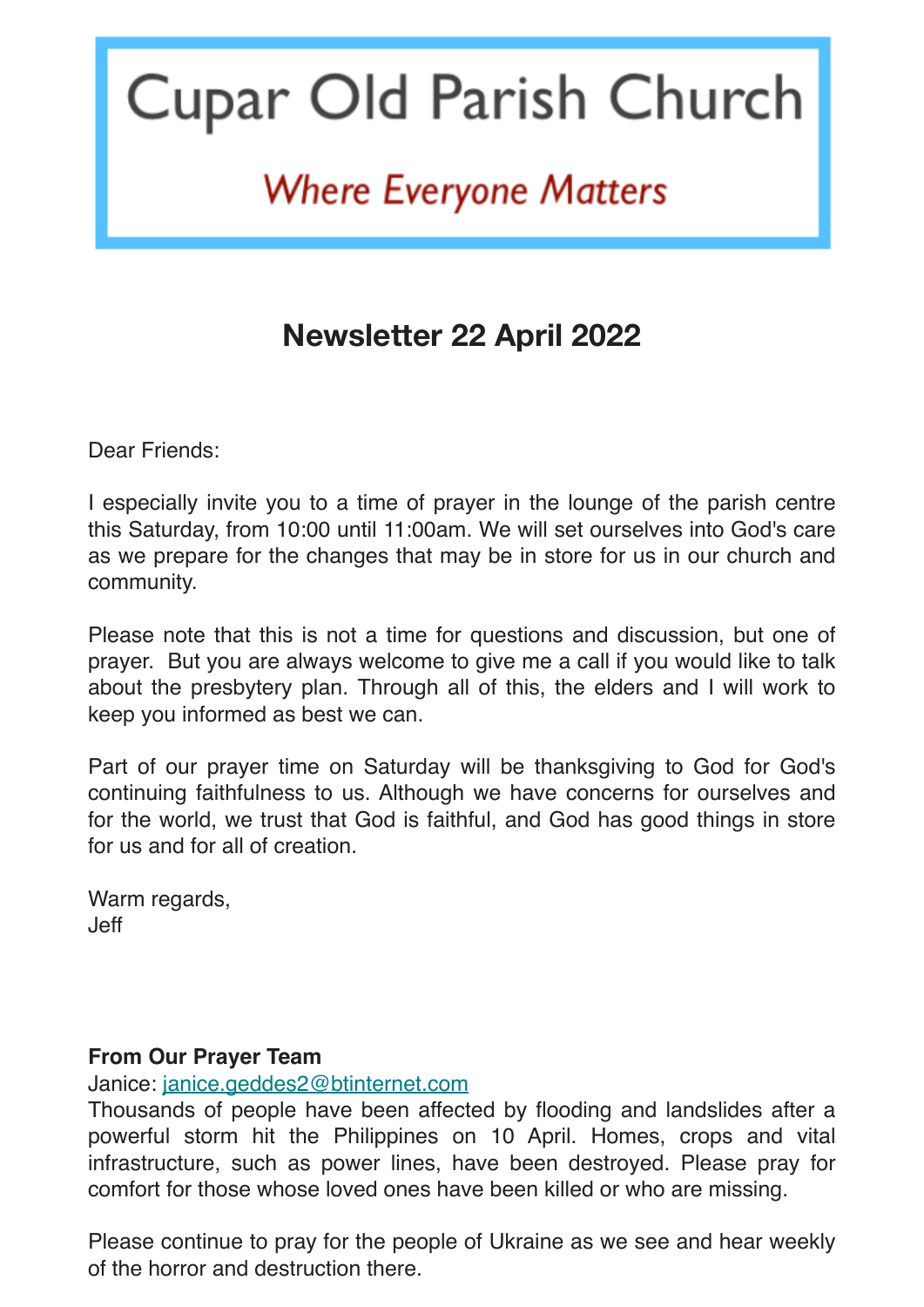The prayer group continues to meet weekly through Zoom. If you would like to join us, or have a prayer request, or would like a member of the team to pray with you then please contact either Jeff Martin or Janice Geddes.

#### **23 April: Prayer Time**

#### Jeff: [jmartin@churchofscotland.org.uk](mailto:jmartin@churchofscotland.org.uk)

Everyone is welcome for a service of prayer beginning at 10:00am in the lounge of the Old Parish Centre. We have invited our sisters and brothers from the cluster churches to join us as well, as we pray for God's guidance and support in the future of our churches.

#### **24 April: Worship**

Please join us for gathered worship in the sanctuary at 11:00am or the parish hall at 4:00pm. Sunday Club takes place in the afternoon, after an opening time of worship for all ages. This week our focus is on 'doubting' Thomas, and the reading is from John 20: 19-31.

You may also view a recording of the morning service after it has been uploaded in the afternoon to our YouTube channel:

[https://www.youtube.com/channel/UCdOxFrZ\\_kg94DYogylFAVEQ](https://www.youtube.com/channel/UCdOxFrZ_kg94DYogylFAVEQ)

#### **27 April: Coffee and Chat**

Jill: 07929 444 246

Please come along for a warm and welcoming time of fellowship in the lounge of the Old Parish Centre each Wednesday from 10:00 to 11:15am. It's a great time to be together with friends and to make new friends. It's for everyone, so come along, and invite a friend!

#### **Reflection from Peter Meager**

Peter: [meager52@btinternet.com](mailto:meager52@btinternet.com)

I recently learned a new word, 'Saffronisation.' This describes an Indian political movement which 'attempts to glorify Hindu contributions to Indian history while undermining other contributions.' (Wikipedia). The word cropped up during a monthly prayer time on Zoom with Indian Military Christians. They explained that, although, on the surface it looks innocuous enough, the way it is being implemented in some states is causing big problems for Christians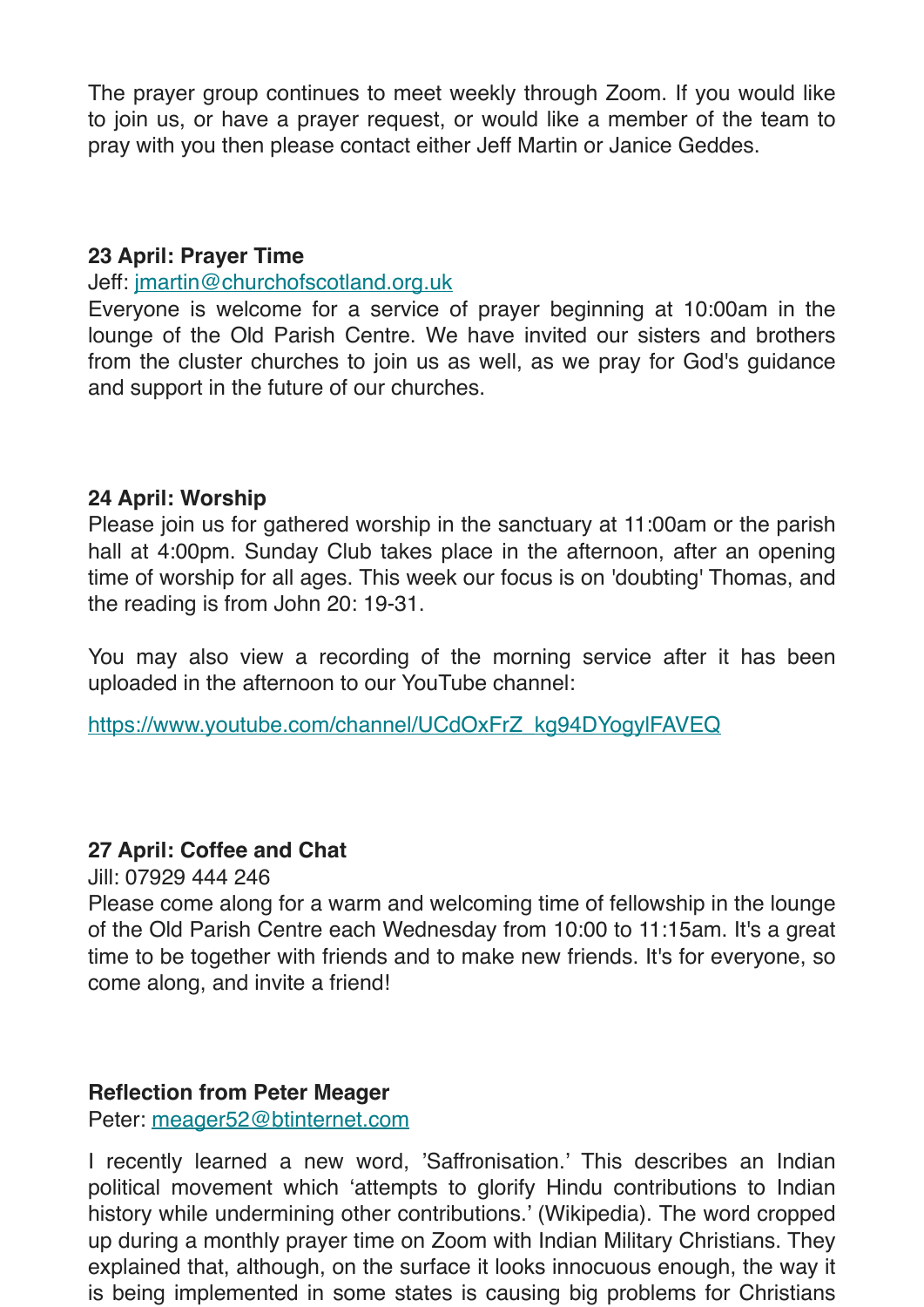who wish to share their faith with people who are searching for answers to the big questions of life. For example, it is now illegal to change your faith or encourage others to do so. The Gideons have been told they are now breaking the law when they give away portions of John's Gospel at the stalls they have traditionally set up in market places. These are some of the obstacles now facing Indian believers who are seen as a by-product of British colonialisation of the continent.

William Carey, a Northampton shoemaker, is known as the Father of Modern Christian Missions. In 1793 he went to Calcutta and served there for the rest of his life setting up missions, translating the Bible into Bengali and encouraging many Indian Christians to share in the tasks of ministry. However, they weren't the first to take the Gospel to that vast country. Thomist Christians claim that the Apostle Thomas arrived on the Kerela Coast in 52 AD and was martyred near Madras twenty years later. Members of that tradition were still worshipping and following Jesus when the British arrived centuries later. So, an indigenous Christian Church has existed in India for almost 2,000 years. But, what of the man who founded it?

We meet him in the Gospel reading set for this Sunday, John 20:19-29. It tells us about an encounter he had with Jesus a week after Easter. He hadn't been there on Easter evening when Jesus first appeared to the other disciples in the locked upper room. When the other disciples told him they had seen Jesus, he was dismissive of their claims and was adamant that he would not believe unless he was able to put his finger into the nail holes in Jesus' hands and his hand into the spear wound in Jesus' side. Seven days have passed and the eleven are again gathered on the first day of the week. We are not told what conversations had flowed between them in the intervening days but now Jesus is standing there, right in front of Thomas and offers him the proof he has demanded. *'Put your finger here; see my hands. Reach out your hand and put it into my side,' says Jesus* (verse 27).

Is what Jesus says next an invitation or a command? *'Stop doubting and believe.'* (verse 27). Thomas no longer needs the proof he demanded. On seeing Jesus with his own eyes and hearing his voice with his own ears, his doubts disappear and he replies, *'My Lord and my God.'* (verse 28).

It has been pointed out that the word, 'believe' can also mean 'trust.' Where 'believe' is more of the head – I believe something to be the case – 'trust' is more about the heart and relationships – 'because I trust you, I will do as you say. Jesus is inviting Thomas to trust him.

When Thomas says, 'My God,' he implies, 'I will praise, worship and adore you.' In saying 'My Lord,' he implies 'I acknowledge that you have the right to direct my life; I surrender the reins of my life into your hands; I will seek to walk in your ways all the days of my life, convinced that this is my highest calling.' Tradition suggests that this was what Thomas faithfully did.

There is something else in these verses. In particular at verse 29, Jesus assures you and me that we are truly blessed. He says, *'Blessed are those*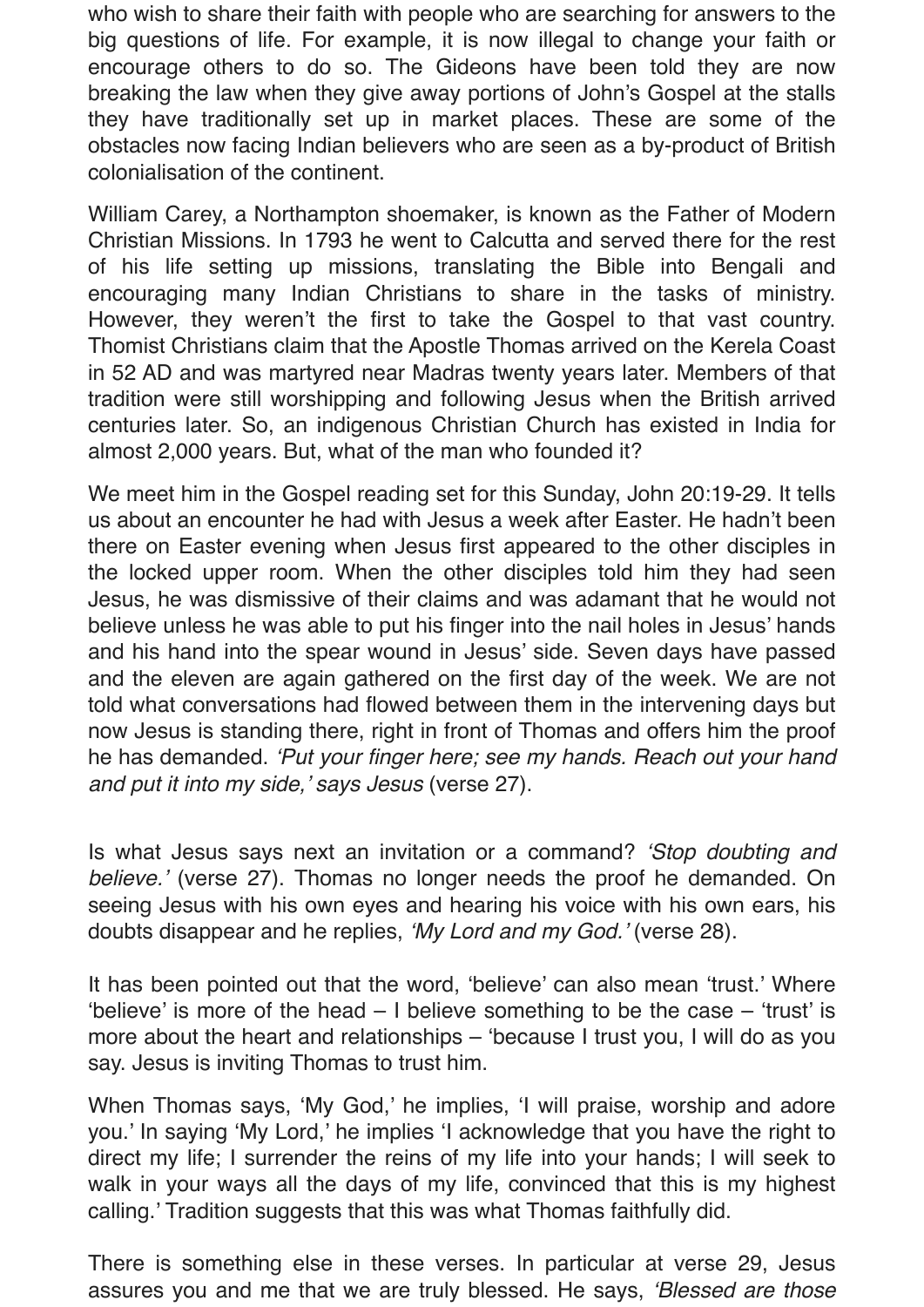*who have not seen and yet have believed.'* We have the duty to think through our faith and ask questions of it. Indeed, our faith can only develop and mature when we continue to do so. But the reason for our doing so is not merely to satisfy our intellectual curiosity; it is that we might understand the breadth, height and depth of all that Jesus has done for us in his death and resurrection and then work out what an appropriate response will be for us.

The people of Ukraine will observe Easter this Sunday (In these circumstances, I hesitate to say they will 'celebrate'). It looks like they will be forced to endure their cross for some time to come. We pray that they may know some respite; that they may receive something of the resurrection hope; and that they, and all who walk through dark valleys, may be able to encounter Jesus there and trust him to walk with them until a new dawn breaks.

#### **Song: Now the Green Blade Riseth**

The song I have chosen this week reflects on Jesus' words in John 12:24 where he foretells his death and says *'Listen carefully: Unless a grain of*  wheat is buried in the ground, dead to the world, it is never any more than a *grain of wheat. But if it is buried, it sprouts and reproduces itself many times over. In the same way, anyone who holds on to life just as it is destroys that*  life. But if you let it go, reckless in your love, you'll have it forever, real and *eternal.'* (The Message) It is set to a jaunty French carol tune, Nöel Nouvelet. <https://youtu.be/g-5Bi2jM40E>

Now the green blade riseth, from the buried grain, Wheat that in dark earth many days has lain; Love lives again, that with the dead has been: Love is come again like wheat that springeth green.

In the grave they laid him, Love who had been slain, Thinking that he never would awake again, Laid in the earth like grain that sleeps unseen: Love is come again like wheat that springeth green.

Forth he came at Easter, like the risen grain, Jesus who for three days in the grave had lain; Quick from the dead the risen One is seen: Love is come again like wheat that springeth green.

When our hearts are wintry, grieving, or in pain, Jesus' touch can call us back to life again, Fields of our hearts that dead and bare have been: Love is come again like wheat that springeth green.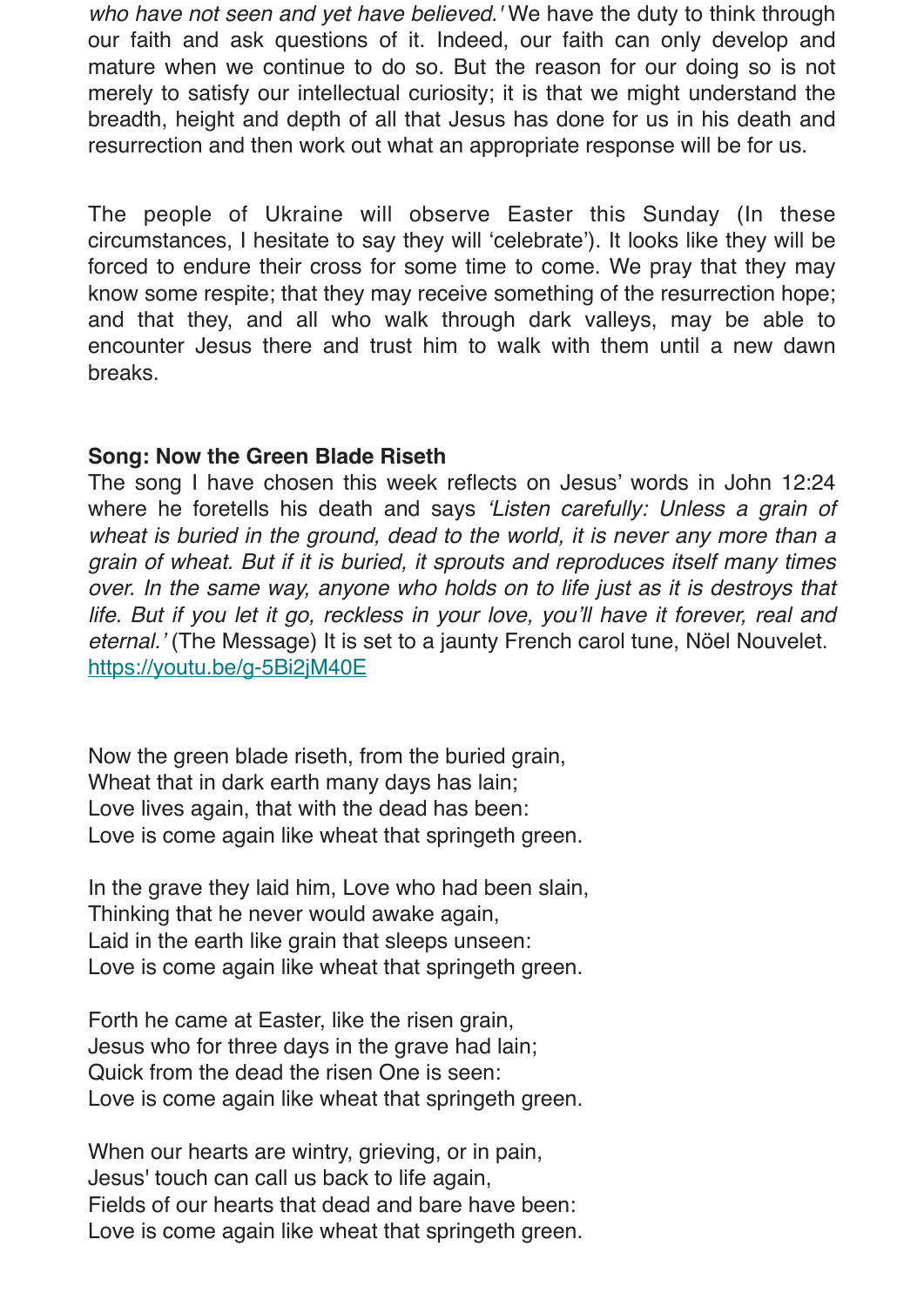#### **Prayer**

I begin with a meditative prayer based on the words of John 20:25 *''Unless I see the nail marks in his hands and put my finger where the nails were, and put my hand into his side, I will not believe.'* (It comes from **Worshipping God Together**, edited by Michael J Townsend; Epworth Press, as does the Blessing)

"Unless we meet angels at the empty tomb, we will go on searching for the living among the dead. Unless we have more than the witness of these women, we will see their story as mere nonsense. Unless I know where they have put my Lord's body, I cannot mourn him. Unless he greets us with peace, we will go on being afraid. Unless he sits at our table and breaks bread with us, how will we recognise him? Unless there is room for our questions and doubts, unless God's humanity meets ours, unless we see the hope that bears the wounds of the world, how can we say, 'My Lord and my God'?"

Lord our God, you alone are worthy of our praise, our adoration and our service. We bow before you now acknowledging that we don't deserve your love, nor are we worthy of the great sacrifice you made to open up the way to heaven for us and all who falteringly believe. As we confess the fragility of our belief, the frequency of our failings and the fallibility of our witness, we ask you to dispel our doubts, reimagine our thinking, sharpen our reasoning, clarify our vision and rekindle our commitment that we may walk in your ways, love as you love us and care as you care for all your children. Amen

#### **A Blessing**

"With all your doubts, may you still find faith; with all your imperfections may God still be revealed in your life; as you grow older may you be renewed inwardly and, in good time, may God raise us all into his presence. Amen."

#### **Reading**: John 20:19-29

*On the evening of that first day of the week, when the disciples were together, with the doors locked for fear of the Jewish leaders, Jesus came and stood among them and said, 'Peace be with you!' After he said this, he showed them his hands and side. The disciples were overjoyed when they saw the Lord. Again Jesus said, 'Peace be with you! As the Father has sent me, I am sending you.' And with that he breathed on them and said, 'Receive the Holy Spirit. If you forgive anyone's sins, their sins are forgiven; if you do not forgive them, they are not forgiven.'*

*Now Thomas (also known as Didymus), one of the Twelve, was not with the disciples when Jesus came. So the other disciples told him, 'We have seen the Lord!' But he said to them, 'Unless I see the nail marks in his hands and*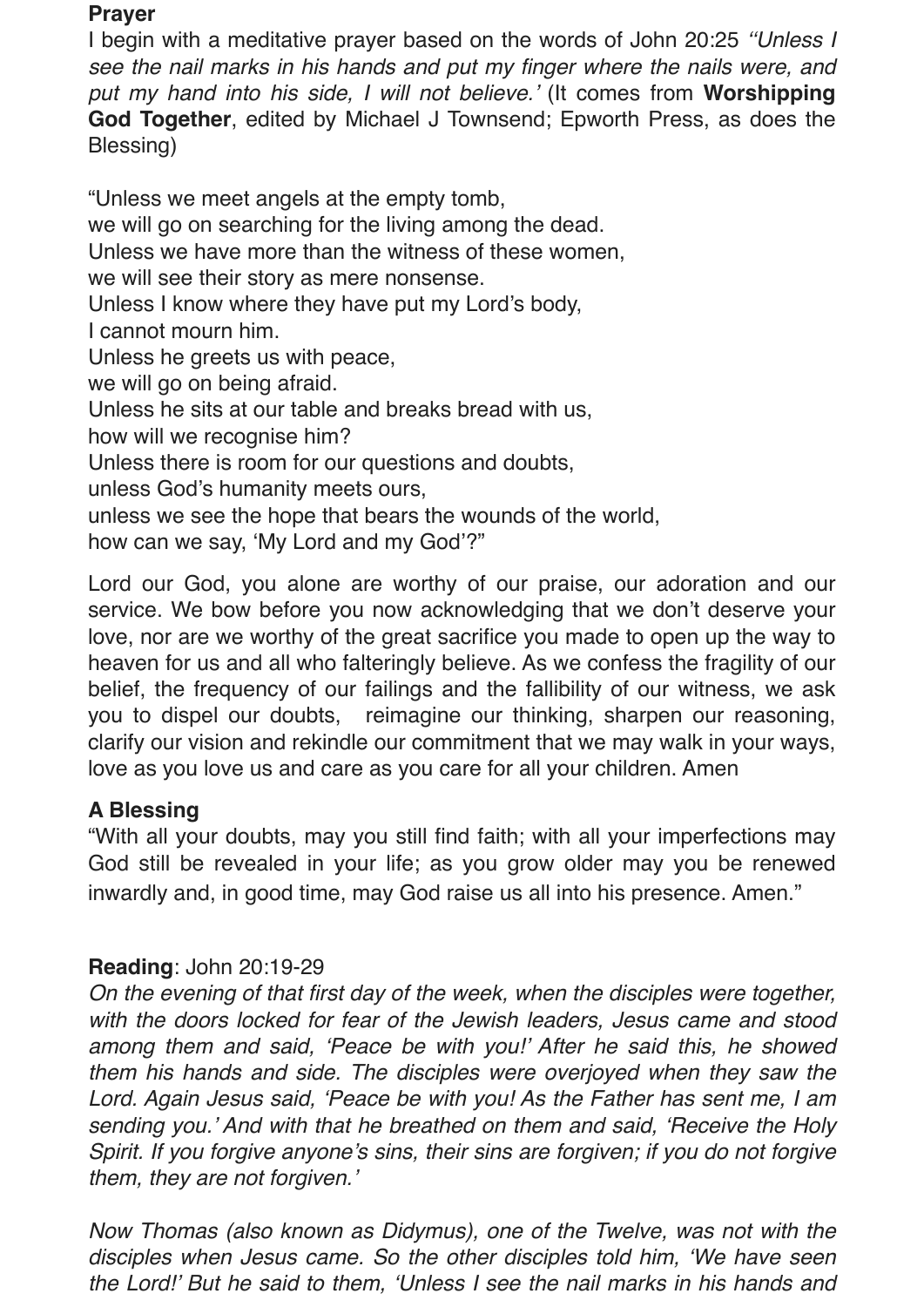put my finger where the nails were, and put my hand into his side, I will not *believe.'*

*A week later his disciples were in the house again, and Thomas was with them. Though the doors were locked, Jesus came and stood among them and said, 'Peace be with you!' Then he said to Thomas, 'Put your finger here; see my hands. Reach out your hand and put it into my side. Stop doubting and believe.' Thomas said to him, 'My Lord and my God!'*

*Then Jesus told him, 'Because you have seen me, you have believed; blessed are those who have not seen and yet have believed.'*

The donkey here is somewhat more elegant than the one depicted in Chesterton's poem. In the words, 'The Lord Needs It,' I see an allusion to all that we are and have that might be used in the Lord's service. One of the problems that has led the Church of Scotland to this crisis is a shortage of women and men who are committing themselves to ministry (full or part time) in any of its various guises. The picture caption here says, 'The Lord needs it,' and might we understand the addition of the word, 'Now'. Let everyone who is reading this piece ask themselves, 'Is the Lord saying to you, "I need it, now, whatever your unique gift is"?'

**Song: Make Way, Make Way** By Graham Kendrick <https://youtu.be/tK6XuYhL7JI>

Make way, make way for Christ the King in splendour arrives.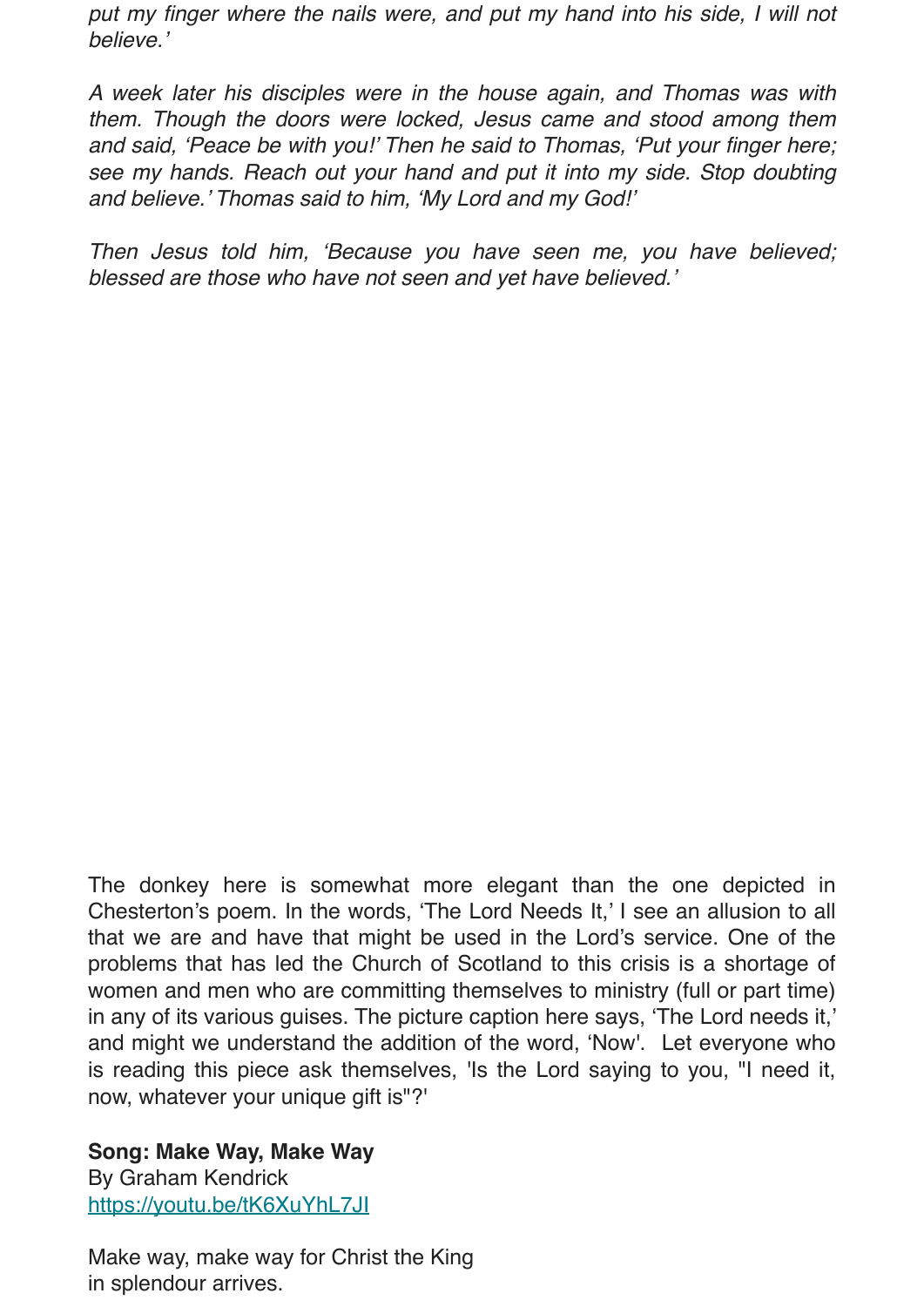Fling wide the gates and welcome him into your lives.

Make way! (Make way!) Make way! (Make way!) For the King of kings! (For the King of kings!) Make way! (Make way!) Make way! (Make way!) And let his kingdom in!

He comes the broken hearts to heal, the prisoners to free. The deaf shall hear, the lame shall dance, the blind shall see.

Make way...

And those who mourn with heavy hearts, who weep and sigh; with laughter, joy and royal crown he'll beautify.

May way...

We call you now to worship him as Lord of all. To have no other gods but him: their thrones must fall!

May way for the King of kings and let his kingdom in!

#### **Bible Reading: Luke 19:28-40**

*After Jesus had said this, he went on ahead, going up to Jerusalem. As he approached Bethphage and Bethany at the hill called the Mount of Olives, he sent two of his disciples, saying to them, 'Go to the village ahead of you, and as you enter it, you will find a colt tied there, which no one has ever ridden. Untie it and bring it here. If anyone asks you, "Why are you untying it?" say, "The Lord needs it."'*

*Those who were sent ahead went and found it just as he had told them. As they were untying the colt, its owners asked them, 'Why are you untying the colt?' They replied, 'The Lord needs it.'*

*They brought it to Jesus, threw their cloaks on the colt and put Jesus on it. As he went along, people spread their cloaks on the road. When he came near the place where the road goes down the Mount of Olives, the whole crowd of*